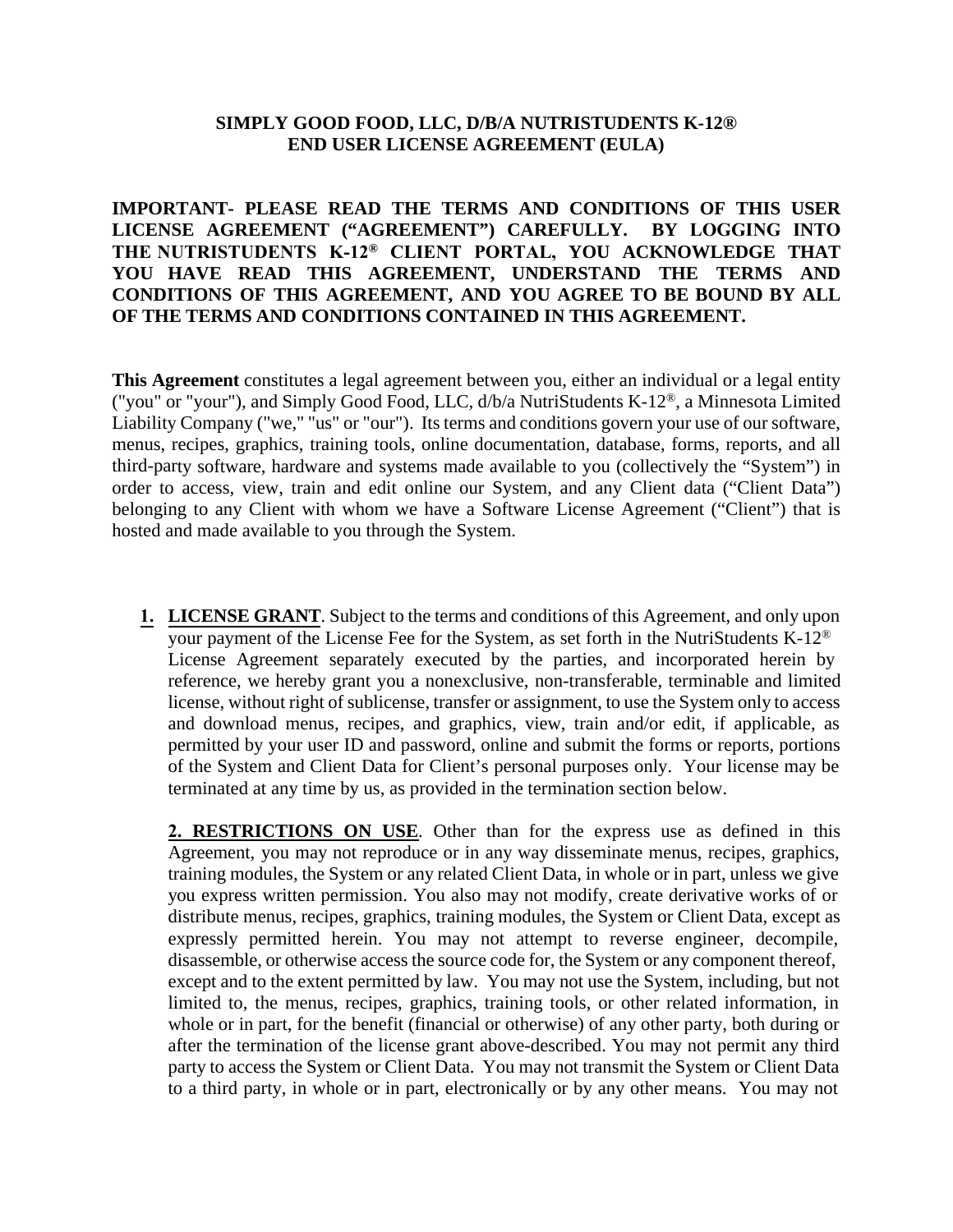access the System via any means other than over the Internet using our website and supporting technology.

- **3. OWNERSHIP**. You acknowledge and agree that we and our licensors retain ownership of all right, title and interest (including, all patent, copyright, database rights, menus, recipes, graphics, training modules, internet domain names, get-up, logos, trademark, trade secrets and other intellectual property rights) in and to, the System and any related software, training tools or related materials, and any authorized copies thereof, and that you will have no rights in and to the System or Client Data, except those expressly granted under this Agreement.
- **4. PASSWORDS**. You will create and be issued a password and identification number ("ID"). The first time you sign on to the System you will be asked for your acceptance of this Agreement via a sign up screen. You may use the ID issued to you to access and use the System and Client Data only as expressly permitted under this Agreement.
- **5. YOUR WARRANTY**. You represent and warrant that: (a) all information supplied by you during the registration process is true, accurate, current and complete; (b) you will not register under the name of, or attempt to enter or use the System or Client Data under an ID other than your own ID; and (c) you will comply with the terms and conditions of this Agreement. You will be responsible for complying with and for preserving the confidentiality of your ID and you will be liable for any use of your ID to access or use the System or Client Data including recipes, menus, graphics and training materials, whether or not, you know of such access or use. You agree to immediately notify us of any known or suspected unauthorized use of your password.
- **6. DISCLAIMER OF WARRANTY**. Except as expressly contained in this agreement, the system and access to the client data are licensed "as is" without any express or implied warranties whatsoever, including without limitation, the implied warranties of merchantability, fitness for a particular purpose, course of dealing, course of performance, and usage of trade. We and our licensors hereby disclaim any duty or commitment to provide any fix or correction to any problem, bug, defect or deficiency in the system or client data. We and our licensors do not warrant that the system and client data will operate error free, or in an uninterrupted fashion, or that any defects or errors in the system will be corrected, or that the system is compatible with any particular software or browser. Some jurisdictions do not allow the waiver or exclusion of implied warranties so they may not apply to you.
- **7. CONFIDENTIALITY**. Any information or materials provided by us to you, including, without limitation, the menus, recipes, graphics, training modules, System and the Client Data, will be considered confidential and proprietary information ("Confidential Information"). You agree to protect the Confidential Information from unauthorized use or disclosure during the term of this Agreement and thereafter, and you agree not to disclose to any third party such Confidential Information except as expressly permitted hereunder. Information will not be considered Confidential Information if it (a) is or becomes publicly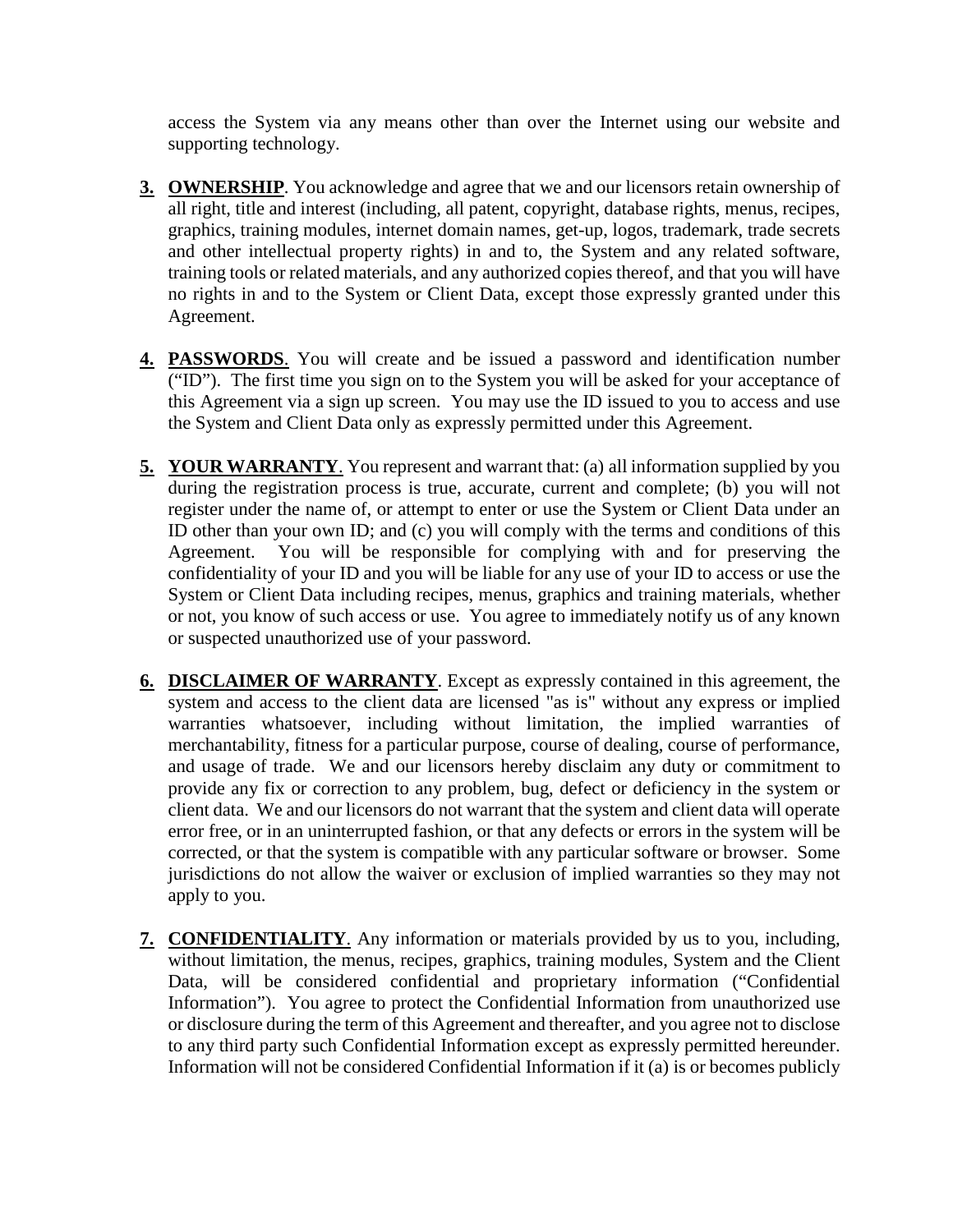known without your fault, breach of contract or negligence; or (b) is lawfully disclosed to you by a third party who is not subject to any duty of confidentiality.

- **8. INTERLOCUTORY/INJUNCTIVE RELIEF**. You agree that we may seek remedies before a court of any competent authority of any interlocutory or injunctive relief in relation to any breach of this Agreement or infringement by you of our rights, without showing or proving any actual damage, and will have the right to recover our legal and other professional fees and expenses, and other costs incurred in obtaining such equitable relief.
- **9. TAXES, FEES OR ASSESSMENTS.** Unless collected by us, you are responsible to pay and agree to hold us harmless against any and all taxes, fees, duties, charges or assessments against you, however designated or imposed with regard to the transactions contemplated by this agreement, including but not limited to state and local sales, use and excise taxes, but excluding any taxes based on the net income of Simply Good Food.
- **10. LIMITATION OF LIABILITY, DAMAGES AND CLAIMS EXCLUSION. WE SHALL HAVE NO LIABILITY WITH RESPECT TO OUR OBLIGATIONS UNDER THIS AGREEMENT OR OTHERWISE FOR SPECIAL, INCIDENTAL, CONSEQUENTIAL (INCLUDING, BUT NOT LIMITED TO, LOSS OF GOODWILL, WORK STOPPAGE, LOST OR CORRUPTED DATA, LOST PROFITS, LOST SAVINGS, LOST REBATES, LOST BUSINESS OR LOST OPPORTUNITY, FAILED USDA AUDITS), PUNITIVE OR EXEMPLARY DAMAGES OR ANY CLAIMS OR DEMANDS BROUGHT AGAINST LICENSEE, EVEN IF WE HAVE BEEN ADVISED OF SUCH CLAIMS OR DAMAGES. IN NO EVENT SHALL OUR LIBILITY FOR ANY REASON AND UPON ANY CAUSE OF ACTION WHATSOEVER, INCLUDING BUT NOT LIMITED TO CONTRACT, NEGLIGENCE, STRICT LIABILITY OR TORT, EXCEED THE LICENSE FEES PAID BY YOU TO US UNDER THIS AGREEMENT. WE SHALL HAVE NO RESPONSIBILITY FOR LOSS OF DATA, IT BEING UNDERSTOOD THAT YOU ARE RESPONSIBLE FOR REASONABLE BACKUP PRECAUTIONS. THIS LIMITATION OF LIABILITY PROVISION CONSTITUTES AN ESSENTIAL PART OF THIS AGREEMENT, AND WE WOULD NOT LICENSE THE SYSTEM AND CLIENT DATA TO YOU WITHOUT SUCH LIMITATION.**
- **11. MODIFICATION OR OTHER MISUSE OF SYSTEM.** You shall not modify the System (including software, menus, recipes, graphics, training tools, online documentation, database, forms, reports and all third-party software), nor translate, decompile, nor create or attempt to create, by reverse engineering or otherwise, the source code from the object code supplied hereunder, or adapt the System in any way, or use the System to create a derivative work. In such event, this Agreement shall be immediately terminated and all warrantees and other obligations of Simply Good Food shall be deemed revoked by us and waived by you.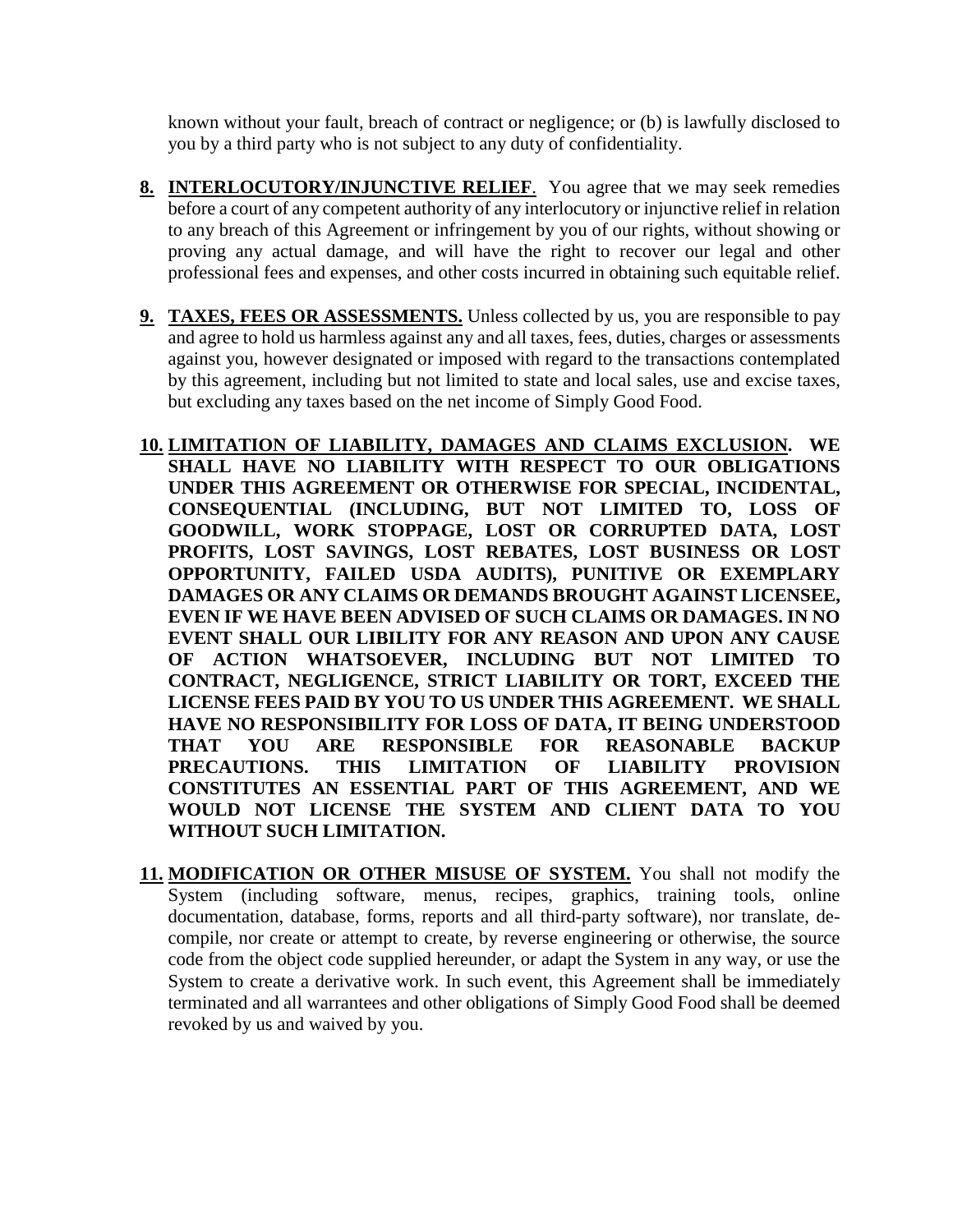- **12. REPRESENTATIONS AND WARRANTIES. EXCEPT AS EXPRESSLY SET FORTH IN THIS AGREEMENT, SIMPLY GOOD FOOD DISCLAIMS ANY AND ALL PROMISES, REPRESENTATIONS AND WARRANTIES WITH RESPECT TO THE SERVICES AND SYSTEM PROVIDED HEREUNDER, INCLUDING THEIR CONFORMITY TO ANY REPRESENTATION OR DESCRIPTION, THE EXISTENCE OF ANY LATENT OR PATENT DEFECTS, AND THEIR MERCHANTABILITY OR FITNESS FOR A PARTICULAR USE.**
- **13. ORDER OF PRECEDENCE AND SUPERCEDURE** It is expressly understood and agreed by the parties that (a) the terms and conditions of the NutriStudents  $K-12^{\circledR}$  License Agreement are incorporated herein by reference, (b) this EULA will be deemed a part of the NutriStudents K-12® License Agreement, and (c in the event of any conflict between the provisions of this EULA and the NutriStudents K-12® License Agreement, the provisions of the EULA will govern.
- **14. TERMINATION**. This Agreement will automatically terminate, without notice, if and when you fail to comply with the terms hereof, including, but not limited to, non-payment of the License Fees payable by you under the NutriStudents K-12® License Agreement, or any other separate License Agreement between the parties, incorporated herein by reference, and in any event when Client ceases to have the right to use the System. At the conclusion of the initial twelve (12) month License Term, you may terminate this Agreement at any time with written notice to us; provided, however, that such written notice of termination shall not obligate us to refund any portion or all of the license fee paid hereunder. Upon any termination of this Agreement, your license to the menus, recipes, graphics, training modules, and other System and Client Data will automatically terminate, your ID will be immediately disabled, and you must destroy any and all copies you have of the System, menus, recipes, training tools, and Client Data in whole or in part, in all forms and formats. This and the prior sentence and the provisions of the Sections entitled "Restrictions on Use," "Ownership," "Disclaimer of Warranty," "Limitation of Liability, Damages and Claims Exclusion," "Confidential Information," "Interlocutory/Injunctive Relief," and "General Provisions" hereof will survive the expiration or any termination of this Agreement.
- **15. GENERAL PROVISIONS**. This Agreement constitutes the entire and exclusive agreement between you and us with respect to the subject hereof and supersedes and replaces any and all prior and contemporaneous agreements, understandings, promises and representations, oral or written, made by either party to the other concerning the subject matter hereof. This Agreement may only be amended or modified in a writing duly executed by representatives of both parties. This Agreement may not be assigned or transferred by you except with our prior written consent. We may assign this Agreement at our discretion. Any prohibited assignment is null and void. This Agreement is governed by the laws of the State of Minnesota, excluding its choice of law rules. Any claim arising from or related to this Agreement must be brought in the state or federal courts located in St. Paul, Minnesota, USA. The parties expressly disclaim the application of the United Nations Convention on the International Sale of Goods to this Agreement. If any provision of this Agreement is found to be unenforceable or invalid by a court of competent